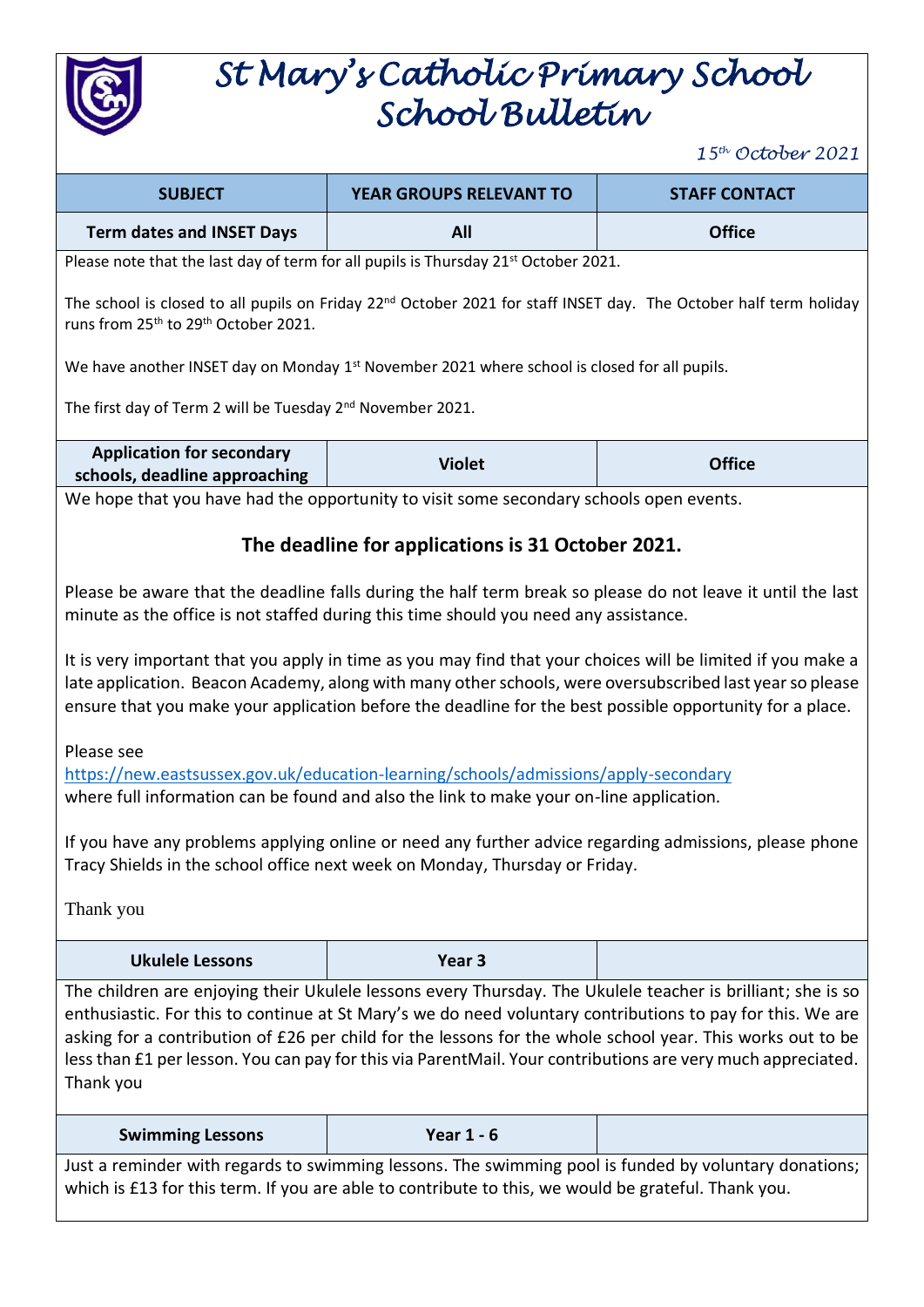| <b>Friends of St Mary's Fundraising</b><br>/ Christmas                                                                                                                                                                                                                                                                                                                                                                                                                                                                                                                                                                                                                     | All                                                                                                                                                                                                                                                                                                                                                                                                                                                                                                                                                                                                                                                           | <b>FSM</b>    |
|----------------------------------------------------------------------------------------------------------------------------------------------------------------------------------------------------------------------------------------------------------------------------------------------------------------------------------------------------------------------------------------------------------------------------------------------------------------------------------------------------------------------------------------------------------------------------------------------------------------------------------------------------------------------------|---------------------------------------------------------------------------------------------------------------------------------------------------------------------------------------------------------------------------------------------------------------------------------------------------------------------------------------------------------------------------------------------------------------------------------------------------------------------------------------------------------------------------------------------------------------------------------------------------------------------------------------------------------------|---------------|
| You child has designed a Christmas picture in school today that can be turned into Christmas cards, gifts<br>and stationary products. On the reverse of the design, you will find the order form. They have also<br>brought home a leaflet with examples of what items you can order.                                                                                                                                                                                                                                                                                                                                                                                      |                                                                                                                                                                                                                                                                                                                                                                                                                                                                                                                                                                                                                                                               |               |
| purchased made.                                                                                                                                                                                                                                                                                                                                                                                                                                                                                                                                                                                                                                                            | Please complete the order form with the items that you would like to buy and return it with the correct<br>payment in cash or cheque payable to The Friends of St Mary's to school by Thursday 21 <sup>st</sup> October at<br>the very latest. Please ensure that your child's name is clear and spelt correctly and please do not fold<br>up the design sheet. Please return it in the plastic sleeve provided with an envelope with the payment.<br>There is a minimum order of £4.00 per child. The Friends of St Mary's will receive funds for the value of<br>Thank you for your support of the Friends of St Mary's fundraising efforts for our school. |               |
| <b>Pupil / Parent / Teacher</b><br><b>Consultations</b>                                                                                                                                                                                                                                                                                                                                                                                                                                                                                                                                                                                                                    | All                                                                                                                                                                                                                                                                                                                                                                                                                                                                                                                                                                                                                                                           | <b>Office</b> |
| We will be holding our Pupil Parent Teacher consultations in school in the hall on Monday 8 <sup>th</sup> November from<br>3.30pm to 6pm and on Wednesday 10 <sup>th</sup> November from 3.30pm to 6pm. Appointments are 9 minutes long and<br>the booking sheets will be in the Parent shelter on the school drive from Monday morning.                                                                                                                                                                                                                                                                                                                                   |                                                                                                                                                                                                                                                                                                                                                                                                                                                                                                                                                                                                                                                               |               |
| <b>Morrisons Good to Grow</b>                                                                                                                                                                                                                                                                                                                                                                                                                                                                                                                                                                                                                                              | All                                                                                                                                                                                                                                                                                                                                                                                                                                                                                                                                                                                                                                                           | <b>Office</b> |
| Help us to get some free gardening equipment for our school through the Morrisons Good to Grow<br>scheme.<br>From this week, Morrisons are now giving 2 vouchers for every £10 spend which is double what you<br>could earn previously.<br>Thank you to all those who have already registered and donated vouchers.<br>We have now had $951$ tokens donated, so far, thank you.<br>You can still collect vouchers until 24 <sup>th</sup> October and have until 31 <sup>st</sup> October to donate them to the<br>school; so it's not too late to join.<br>See https://my.morrisons.com/more/#/ for more information.<br><b>All</b><br><b>Office</b><br><b>Diary Dates</b> |                                                                                                                                                                                                                                                                                                                                                                                                                                                                                                                                                                                                                                                               |               |
|                                                                                                                                                                                                                                                                                                                                                                                                                                                                                                                                                                                                                                                                            |                                                                                                                                                                                                                                                                                                                                                                                                                                                                                                                                                                                                                                                               |               |
| <b>October</b><br>$18th$ – Flu Vaccinations (whole school)<br>19 <sup>th</sup> – Green Class Mass (9:15am)<br>20 <sup>th</sup> - Inter-House Football Tournament<br>$21st$ – Last Day of Term for pupils (3:15pm)<br>22nd - INSET DAY<br><b>November</b><br>1st - INSET DAY                                                                                                                                                                                                                                                                                                                                                                                                |                                                                                                                                                                                                                                                                                                                                                                                                                                                                                                                                                                                                                                                               |               |